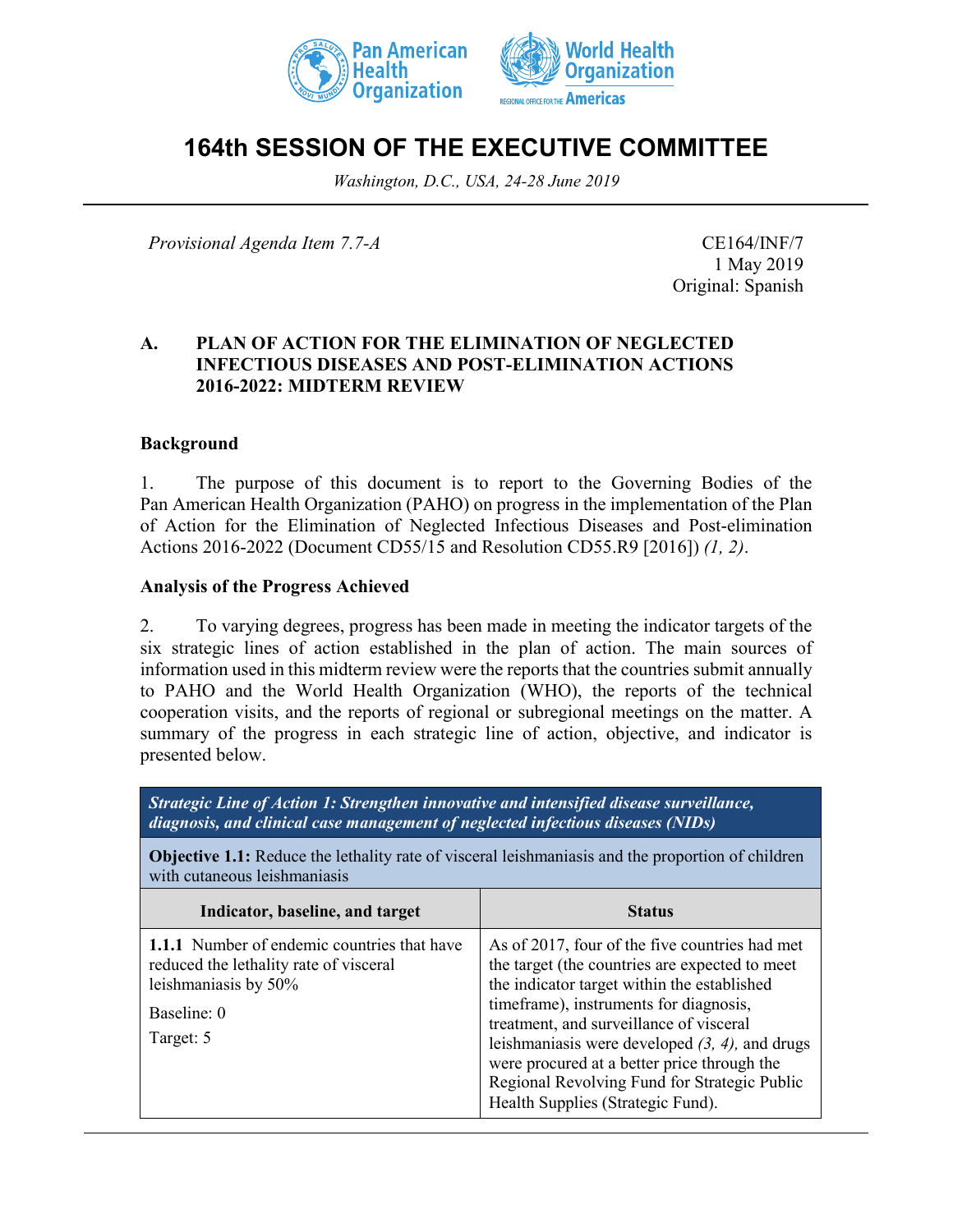| Indicator, baseline, and target                                                                                                                                                                                                                                                                                                          | <b>Status</b>                                                                                                                                                                                                                                                                                                                                                                                                                                                                                                                                                                                                                                                                                                                                                                                                                                                                         |  |
|------------------------------------------------------------------------------------------------------------------------------------------------------------------------------------------------------------------------------------------------------------------------------------------------------------------------------------------|---------------------------------------------------------------------------------------------------------------------------------------------------------------------------------------------------------------------------------------------------------------------------------------------------------------------------------------------------------------------------------------------------------------------------------------------------------------------------------------------------------------------------------------------------------------------------------------------------------------------------------------------------------------------------------------------------------------------------------------------------------------------------------------------------------------------------------------------------------------------------------------|--|
| 1.1.2 Number of endemic countries that have<br>reduced the proportion of children under<br>10 years old with cutaneous leishmaniasis by<br>50%                                                                                                                                                                                           | As of 2017, five countries had reduced the<br>proportion of cutaneous leishmaniasis cases<br>in children under 10, and two of the three<br>remaining countries had met the target.                                                                                                                                                                                                                                                                                                                                                                                                                                                                                                                                                                                                                                                                                                    |  |
| Baseline: 0<br>Target: 8                                                                                                                                                                                                                                                                                                                 | The countries are expected to meet the<br>indicator target within the established<br>timeframe.                                                                                                                                                                                                                                                                                                                                                                                                                                                                                                                                                                                                                                                                                                                                                                                       |  |
| principal vectors                                                                                                                                                                                                                                                                                                                        | Objective 1.2: Accelerate actions to interrupt domiciliary transmission of Chagas disease by the                                                                                                                                                                                                                                                                                                                                                                                                                                                                                                                                                                                                                                                                                                                                                                                      |  |
| 1.2.1 Number of endemic countries and<br>territories where the entire endemic country or<br>territory, or the endemic territorial<br>subdivision, has a domestic infestation index<br>(either by the principal triatomine vector<br>species or by the substitute vector) of less than<br>or equal to $1\%$<br>Baseline: 17<br>Target: 21 | As of 2018, 17 countries had a domestic<br>infestation index of less than or equal to 1%.<br>Although the numerical indicator was<br>unchanged, it should be noted that<br>qualitatively, Honduras and Nicaragua went<br>from $\leq$ 1% to elimination of the vector<br>(Rhodnius prolixus) throughout their territory.<br>Paraguay also interrupted vector-borne<br>transmission throughout the country, including<br>in the Chaco region, and Argentina had added<br>Corrientes Province (and with it, all of<br>Mesopotamia, Argentina) to the territory in<br>which vector-borne transmission has been<br>interrupted.<br>New guidelines were published for the<br>diagnosis, treatment, and surveillance of<br>Chagas disease $(5)$ , and access to drug<br>donations were facilitated.<br>It is very unlikely that all the targeted<br>countries will meet the targets by 2022. |  |
| <b>Objective 1.3:</b> Further reduce the burden of leprosy                                                                                                                                                                                                                                                                               |                                                                                                                                                                                                                                                                                                                                                                                                                                                                                                                                                                                                                                                                                                                                                                                                                                                                                       |  |
| 1.3.1 Number of endemic countries and<br>territories with a high burden of leprosy that<br>have less than one new case per million<br>population with grade 2 disabilities at<br>diagnosis<br>Baseline: 3<br>Target: 7                                                                                                                   | As of 2017, six countries had a high burden of<br>leprosy and less than one new case per million<br>population with grade 2 disabilities. Only one<br>of the target countries had not met this<br>objective, but it has exhibited a gradual<br>reduction and is expected to achieve the<br>objective by 2022.<br>Instruments have been developed for the<br>diagnosis, treatment, and surveillance of<br>leprosy $(6)$ , and access to drug donations have<br>been facilitated.                                                                                                                                                                                                                                                                                                                                                                                                       |  |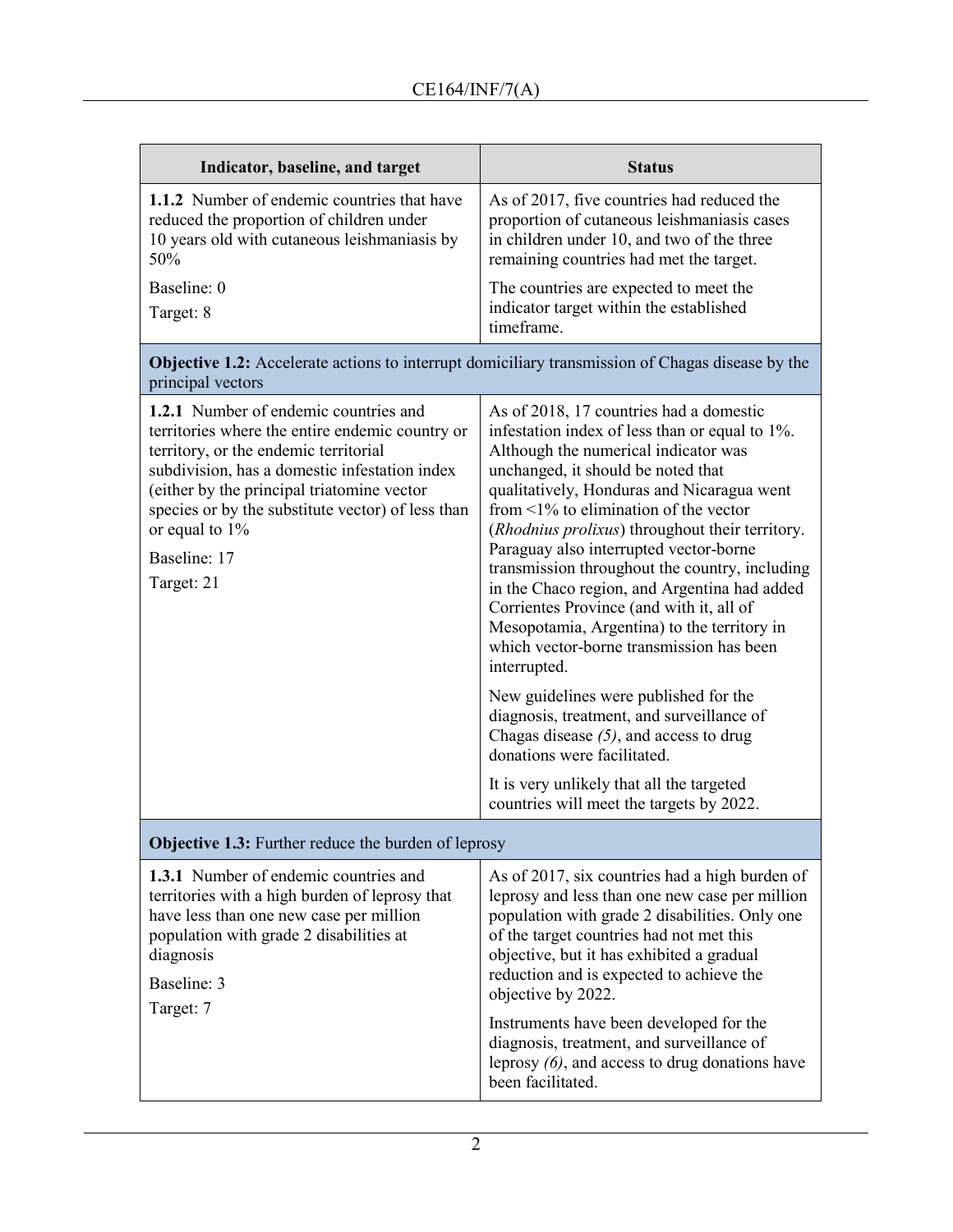| Indicator, baseline, and target                                                                                                                                                                           | <b>Status</b>                                                                                                                                                                                                                                                                                                                                                                                                                                                                                            |  |
|-----------------------------------------------------------------------------------------------------------------------------------------------------------------------------------------------------------|----------------------------------------------------------------------------------------------------------------------------------------------------------------------------------------------------------------------------------------------------------------------------------------------------------------------------------------------------------------------------------------------------------------------------------------------------------------------------------------------------------|--|
| <b>1.3.2</b> Number of endemic countries that have<br>eliminated leprosy as a public health problem<br>at the first subnational level                                                                     | As of 2017, 18 countries had eliminated<br>leprosy. Countries are making significant<br>progress.                                                                                                                                                                                                                                                                                                                                                                                                        |  |
| Baseline: 16<br>Target: 23                                                                                                                                                                                | All the target countries are very likely to<br>accomplish this by 2022.                                                                                                                                                                                                                                                                                                                                                                                                                                  |  |
| <b>Objective 1.4:</b> Implement diagnosis and case management of cystic echinococcosis/hydatidosis<br>patients                                                                                            |                                                                                                                                                                                                                                                                                                                                                                                                                                                                                                          |  |
| <b>1.4.1</b> Number of endemic countries that have<br>implemented sensitive serological and<br>ultrasound screening for cystic<br>echinococcosis/hydatidosis in endemic areas<br>Baseline: 2<br>Target: 7 | As of 2018, five countries were implementing<br>this screening. Instruments have been<br>developed for the diagnosis, treatment, and<br>surveillance of cystic echinococcosis/<br>hydatidosis (7).                                                                                                                                                                                                                                                                                                       |  |
| 1.4.2 Number of endemic countries that<br>monitor and characterize the number of treated<br>people screened for cystic echinococcosis/<br>hydatidosis in endemic areas<br>Baseline: 2<br>Target: 7        | As of 2018, five countries were monitoring<br>and characterizing the number of treated<br>people. The countries will meet the indicator<br>target within the established timeframe.<br>To facilitate diagnosis, early detection, and<br>treatment monitoring and improve                                                                                                                                                                                                                                 |  |
|                                                                                                                                                                                                           | surveillance, the South American Initiative for<br>Control and Surveillance of Cystic<br>Echinococcosis/Hydatidosis has been<br>launched.                                                                                                                                                                                                                                                                                                                                                                |  |
| <b>Objective 1.5:</b> Strengthen case and event management of human plague in the framework of the<br>IHR through improved clinical and diagnostic protocols                                              |                                                                                                                                                                                                                                                                                                                                                                                                                                                                                                          |  |
| <b>1.5.1</b> Number of plague-endemic countries<br>with improved surveillance and clinical and<br>laboratory network diagnostic capabilities<br>Baseline: 1<br>Target: 5                                  | As of 2018, only one country had made<br>progress toward meeting this objective. In<br>2017, Peru's 2010 prevention and control<br>regulations and algorithm for clinical and<br>laboratory diagnosis of plague were revised to<br>include the proper use of rapid diagnostic tests<br>in primary care in endemic areas of the<br>country. This will also be done in Bolivia,<br>Brazil, and Ecuador. Some countries had<br>difficulties accessing training, but four may<br>ultimately accomplish this. |  |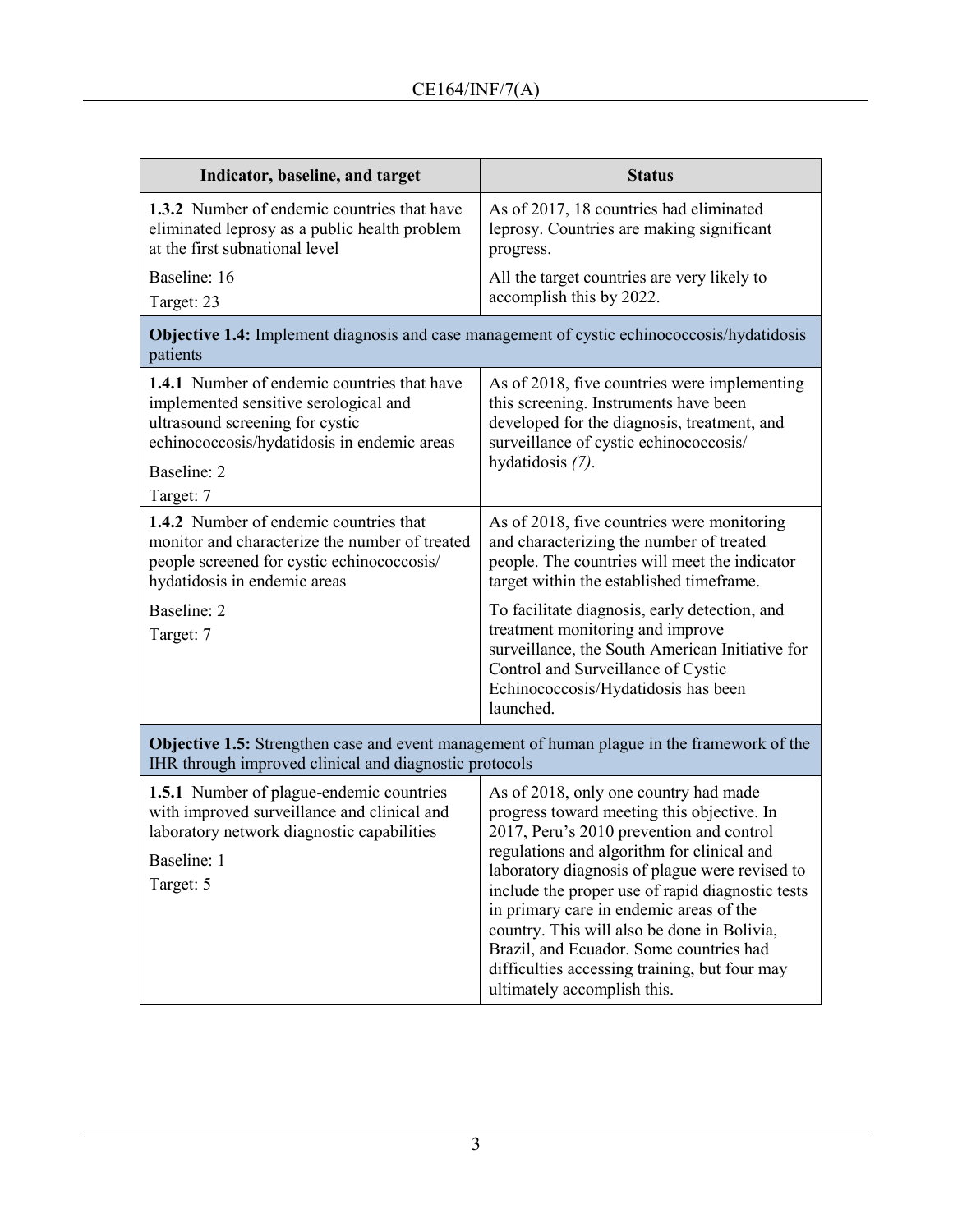| <b>health care for NIDs</b>                                                                                                                                                                                                                                                                                                      | Strategic Line of Action 2: Strengthen preventive chemotherapy and increase access to basic                                                                                                                                                                                                                                           |
|----------------------------------------------------------------------------------------------------------------------------------------------------------------------------------------------------------------------------------------------------------------------------------------------------------------------------------|---------------------------------------------------------------------------------------------------------------------------------------------------------------------------------------------------------------------------------------------------------------------------------------------------------------------------------------|
| <b>Objective 2.1:</b> Increase access to preventive chemotherapy for populations at risk of selected<br>NIDs according to PAHO/WHO recommendations                                                                                                                                                                               |                                                                                                                                                                                                                                                                                                                                       |
| Indicator, baseline, and target                                                                                                                                                                                                                                                                                                  | <b>Status</b>                                                                                                                                                                                                                                                                                                                         |
| 2.1.1 Number of endemic countries that have<br>achieved the recommended treatment target<br>coverage <sup>1</sup> of the population at risk of<br>lymphatic filariasis, STH, schistosomiasis,<br>trachoma, and/or onchocerciasis necessary to<br>interrupt transmission, depending on the<br>country's epidemiological situation | As of 2018, the countries' situation in terms of<br>the recommended treatment target coverage of<br>the population at risk of selected neglected<br>infectious diseases was as follows:<br>Lymphatic filariasis: three countries had<br>achieved coverage. In 2017 and 2018, Guyana                                                   |
| Baseline: lymphatic filariasis, 2;<br>soil-transmitted helminthiasis, 5;<br>schistosomiasis, 0; trachoma, 2;<br>onchocerciasis, 1<br>Targets: lymphatic filariasis, 4;<br>soil-transmitted helminthiasis, 25;<br>schistosomiasis, 2; trachoma, 3;<br>onchocerciasis, 2                                                           | achieved the minimum target coverage of<br>65% in the four known endemic regions. The<br>indicator target is expected to be met by 2022.                                                                                                                                                                                              |
|                                                                                                                                                                                                                                                                                                                                  | Soil-transmitted helminthiasis: six countries<br>have achieved the coverage. Ten countries are<br>conducting deworming in the preschool<br>population, and 11 are deworming school-age<br>children $(8)$ . The number of countries meeting<br>the target is expected to increase by 2022.                                             |
|                                                                                                                                                                                                                                                                                                                                  | Schistosomiasis: no country has achieved<br>coverage. Only two countries needed to<br>introduce mass administration of drugs as one<br>of the interventions for eliminating this disease.                                                                                                                                             |
|                                                                                                                                                                                                                                                                                                                                  | Trachoma: no country has achieved the<br>coverage. Colombia has fallen below the<br>baseline, although 67% of its endemic districts<br>has $\geq$ 80% coverage (9), and Brazil is<br>reassessing the epidemiological situation. The<br>targets for this indicator should be revised, as<br>there is a risk that they will not be met. |
|                                                                                                                                                                                                                                                                                                                                  | Onchocerciasis: no country has achieved the<br>coverage. Optimal coverage has been achieved<br>in some communities in Brazil and Venezuela,<br>but, despite these countries' efforts, minimum<br>coverage of 85% in all rounds of treatment has<br>not been achieved in all endemic communities.                                      |
|                                                                                                                                                                                                                                                                                                                                  | Access to donated drugs has been facilitated for<br>countries that needed it, and instruments had<br>been developed to improve the planning,<br>implementation, and monitoring of mass drug<br>administration (10, 11).                                                                                                               |

 $\overline{a}$ <sup>1</sup> Treatment coverage is the proportion of the group at risk of each disease for which treatment is provided. The targets for minimum treatment coverage each year are: lymphatic filariasis, ≥ 65%; soil-transmitted helminthiasis,  $\geq$  75%; schistosomiasis,  $\geq$  75%; trachoma,  $\geq$  80%; and onchocerciasis,  $\geq$  85%.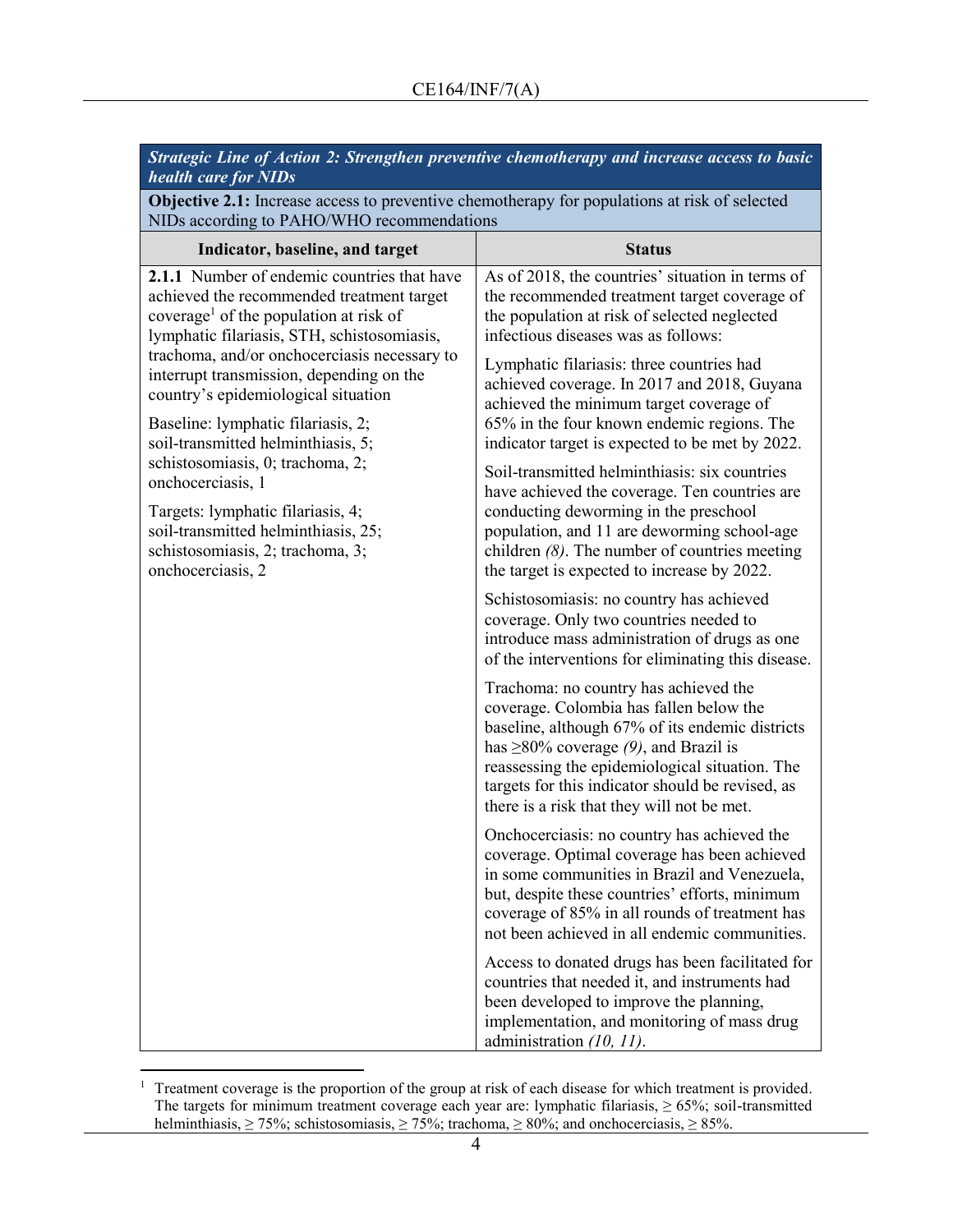| <b>Objective 2.2:</b> Eliminate NIDs that are targeted for preventive chemotherapy, including<br>collection of evidence to support elimination                                                                                                                                                                                                                                                        |                                                                                                                                                                                                                                                                                                                                                                                                                                                                                                                                                                                                                                             |  |
|-------------------------------------------------------------------------------------------------------------------------------------------------------------------------------------------------------------------------------------------------------------------------------------------------------------------------------------------------------------------------------------------------------|---------------------------------------------------------------------------------------------------------------------------------------------------------------------------------------------------------------------------------------------------------------------------------------------------------------------------------------------------------------------------------------------------------------------------------------------------------------------------------------------------------------------------------------------------------------------------------------------------------------------------------------------|--|
| Indicator, baseline, and target                                                                                                                                                                                                                                                                                                                                                                       | <b>Status</b>                                                                                                                                                                                                                                                                                                                                                                                                                                                                                                                                                                                                                               |  |
| 2.2.1 Number of endemic countries that have<br>eliminated transmission of onchocerciasis and<br>schistosomiasis and have eliminated<br>lymphatic filariasis and blinding trachoma as<br>a public health problem<br>Baseline: onchocerciasis, 4; schistosomiasis,<br>0; lymphatic filariasis, 0; trachoma, 0<br>Target: onchocerciasis, 6; schistosomiasis, 4;<br>lymphatic filariasis, 3; trachoma, 4 | As of 2018, Colombia, Ecuador, Guatemala,<br>and Mexico had eliminated onchocerciasis<br>transmission. No country has eliminated<br>schistosomiasis. There is evidence that some<br>Caribbean countries may have eliminated<br>schistosomiasis, but this has yet to be<br>documented. Brazil and the Dominican<br>Republic are on the way to eliminating<br>lymphatic filariasis (they are expected to do so<br>by 2022). Mexico eliminated trachoma in 2017.<br>Brazil and Guatemala may meet the target,<br>while Colombia is at risk. Peru documented a<br>trachoma focus for the first time in 2017 and<br>began interventions $(12)$ . |  |
| <b>Objective 2.3:</b> Increase access of at-risk and exposed people to quality rabies immune globulin<br>(RIG) and rabies human vaccine                                                                                                                                                                                                                                                               |                                                                                                                                                                                                                                                                                                                                                                                                                                                                                                                                                                                                                                             |  |
| 2.3.1 Number of endemic countries with<br>prompt availability of cell culture vaccine and<br>RIG for at-risk and/or exposed people<br>Baseline: 0<br>Target: 11                                                                                                                                                                                                                                       | As of 2018, nine countries had prompt<br>availability of cell culture vaccine; one country<br>was not making frequent use of the cell culture<br>vaccines recommended by WHO for post-<br>exposure human rabies prophylaxis; one<br>country depended on donations because it<br>lacked a procurement mechanism; and three<br>countries had available rabies immune<br>globulin.                                                                                                                                                                                                                                                             |  |
|                                                                                                                                                                                                                                                                                                                                                                                                       | The indicator target is expected to be met.                                                                                                                                                                                                                                                                                                                                                                                                                                                                                                                                                                                                 |  |

# *Strategic Line of Action 3: Strengthen integrated management of vectors*

**Objective 3.1:** Strengthen integrated management of NID vectors

| Indicator, baseline, and target             | <b>Status</b>                                  |
|---------------------------------------------|------------------------------------------------|
| 3.1.1 Number of NID-endemic countries that  | As of 2018, six countries had competent human  |
| have applied strategies related to the      | resources trained in integrated vector         |
| integrated management of vectors, according | management. In 2018, the 56th Directing        |
| to their epidemiological situation          | Council approved the Plan of Action on         |
| Baseline: 0                                 | Entomology and Vector Control 2018-2023        |
|                                             | (Document CD56/11 [2018]) $(13)$ to strengthen |
| Target: 6                                   | regional and national capacity for the         |
|                                             | prevention and control of key vectors.         |
|                                             | This indicator target was met before the       |
|                                             | established deadline.                          |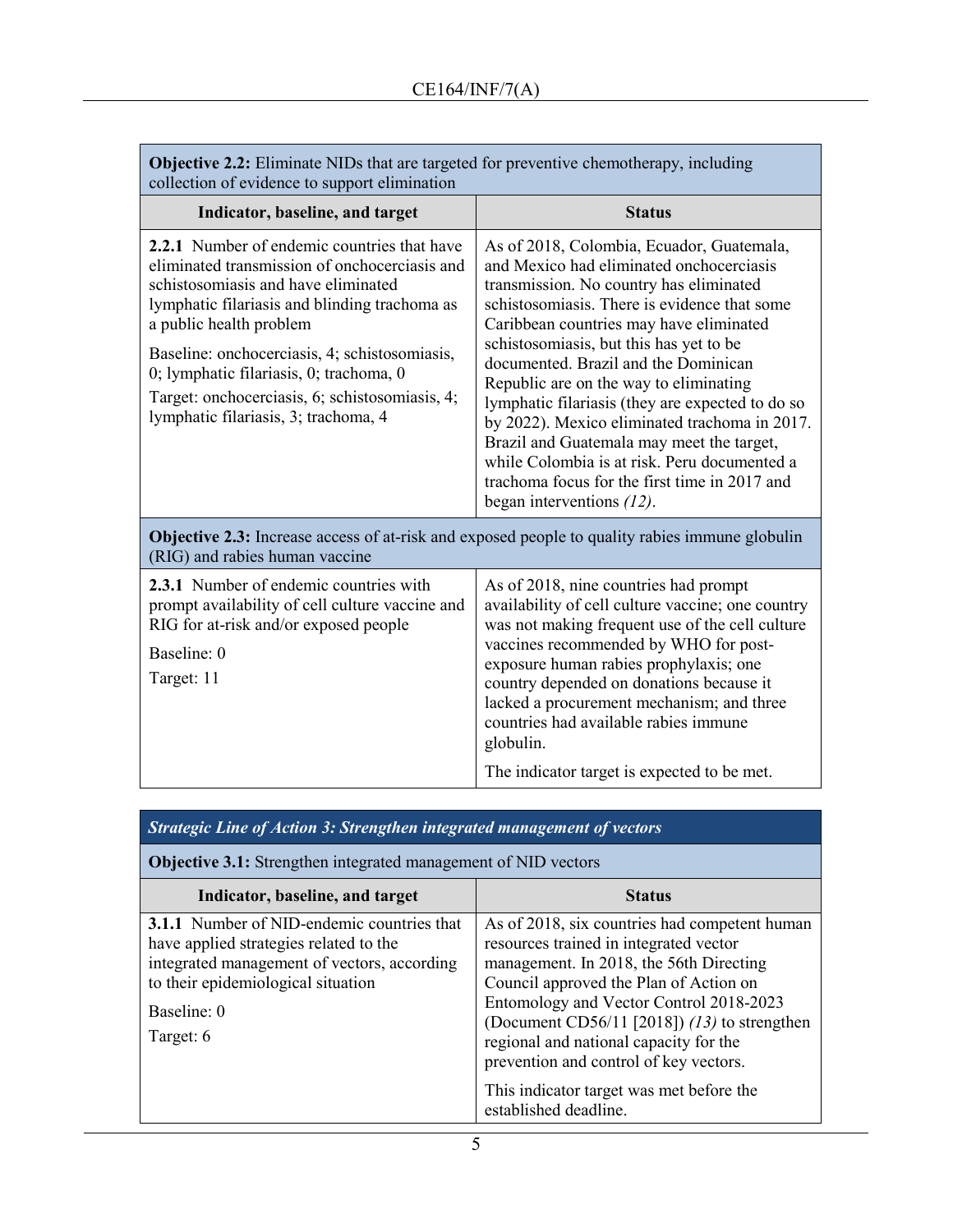| Indicator, baseline, and target                                                                                                                                                               | <b>Status</b>                                                                                                                                                                                                                                                                                                           |
|-----------------------------------------------------------------------------------------------------------------------------------------------------------------------------------------------|-------------------------------------------------------------------------------------------------------------------------------------------------------------------------------------------------------------------------------------------------------------------------------------------------------------------------|
| <b>3.1.2</b> Number of endemic countries that have<br>strengthened their capacity in terms of NID<br>entomology, according to their<br>epidemiological situation<br>Baseline: 0<br>Target: 10 | As of 2018, there were eight countries with<br>integrated vector management capabilities and<br>two with consolidated vector surveillance and<br>control systems, and entomological capacity<br>had been strengthened through technical<br>cooperation, including support through seed<br>funds for priority countries. |
|                                                                                                                                                                                               | The indicator target is expected to be met by<br>2022 or earlier.                                                                                                                                                                                                                                                       |

*Strategic Line of Action 4: Strengthen the prevention of select neglected zoonoses through a veterinary public health/One Health approach*

**Objective 4.1:** Strengthen the prevention of prioritized zoonoses through a veterinary public health/One Health approach

| Indicator, baseline, and target                                                                                                                                                                                                                                                                                                                                                                                                                  | <b>Status</b>                                                                                                                                                                                                                                                                                                                                                                                                                                                                                                                   |
|--------------------------------------------------------------------------------------------------------------------------------------------------------------------------------------------------------------------------------------------------------------------------------------------------------------------------------------------------------------------------------------------------------------------------------------------------|---------------------------------------------------------------------------------------------------------------------------------------------------------------------------------------------------------------------------------------------------------------------------------------------------------------------------------------------------------------------------------------------------------------------------------------------------------------------------------------------------------------------------------|
| 4.1.1 Number of endemic countries with<br>established capacity and processes to control<br>or eliminate human taeniasis/ cysticercosis<br>(HT/C) and cystic echinococcosis/ hydatidosis<br>(CE/H) through a veterinary public<br>health/One Health approach<br>Baseline: human taeniasis and cysticercosis,<br>0; cystic echinococcosis/hydatidosis, 1.<br>Target: human taeniasis and cysticercoses, 4;<br>cystic echinococcosis/hydatidosis, 7 | As of 2018, just one endemic country had the<br>established capacity and processes to control or<br>eliminate human taeniasis and cysticercosis,<br>and three had begun introducing processes for<br>their control or elimination. The indicator<br>target is expected to be met within the<br>established timeframe.<br>Five endemic countries have capacity and<br>processes to control or eliminate cystic<br>echinococcosis/hydatidosis. The indicator<br>target is expected to be met within the<br>established timeframe. |
|                                                                                                                                                                                                                                                                                                                                                                                                                                                  | For both diseases, the action taken involved a<br>veterinary public health/ One Health approach.                                                                                                                                                                                                                                                                                                                                                                                                                                |
| 4.1.2 Number of plague-endemic countries<br>and territories that have established a specific<br>cross-sectoral, integrative, and<br>multidisciplinary plan or norm for plague<br>prevention, surveillance, and control<br>Baseline: 1                                                                                                                                                                                                            | As of 2018, four countries had a plan to fight<br>endemic plague. The intersectoral plague<br>surveillance and control plans in Bolivia,<br>Ecuador, and Peru have been updated.<br>There has been good progress in this indicator,<br>with four of the five countries reaching the                                                                                                                                                                                                                                             |
| Target: 5                                                                                                                                                                                                                                                                                                                                                                                                                                        | target.                                                                                                                                                                                                                                                                                                                                                                                                                                                                                                                         |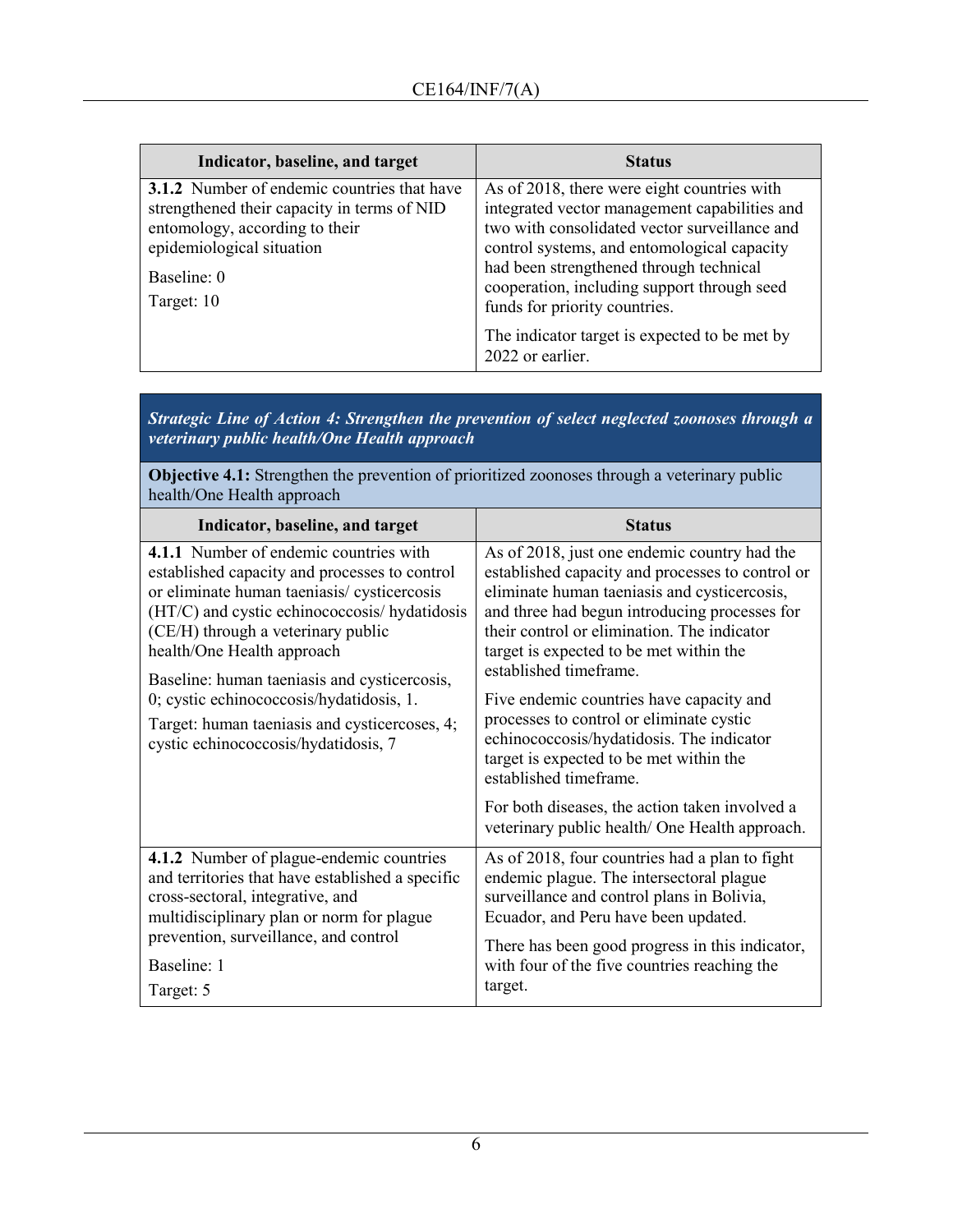| Objective 4.2: Increase countries' capacity to eliminate dog-mediated human rabies                                                                                                                                             |                                                                                                                                                                                                                                                                                     |
|--------------------------------------------------------------------------------------------------------------------------------------------------------------------------------------------------------------------------------|-------------------------------------------------------------------------------------------------------------------------------------------------------------------------------------------------------------------------------------------------------------------------------------|
| Indicator, baseline, and target                                                                                                                                                                                                | <b>Status</b>                                                                                                                                                                                                                                                                       |
| 4.2.1 Number of endemic countries and<br>territories with established capacity and<br>effective processes to eliminate dog-mediated<br>human rabies<br>Baseline: 28<br>Target: 35                                              | As of 2018, 32 countries had effective capacity<br>and processes to eliminate dog-mediated<br>human rabies. A marked reduction in human<br>cases has been observed: between 2016 and<br>2018, only three countries reported<br>autochthonous cases of dog-mediated human<br>rabies. |
|                                                                                                                                                                                                                                | The indicator target is expected to be met<br>within the established timeframe.                                                                                                                                                                                                     |
| 4.2.2 Number of endemic countries and<br>territories that can provide evidence<br>confirming they had no autochthonous canine<br>rabies cases in the last two years<br>Baseline: 0                                             | As of 2018, the nine countries had met this goal<br>before the established deadline.                                                                                                                                                                                                |
| Target: 9                                                                                                                                                                                                                      |                                                                                                                                                                                                                                                                                     |
| Objective 4.3: Strengthen cross-border coordination to improve surveillance and control                                                                                                                                        |                                                                                                                                                                                                                                                                                     |
| 4.3.1 Number of endemic countries that work<br>collaboratively to strengthen cross-border<br>surveillance of animal sources of rabies,<br>cystic echinococcosis/hydatidosis (CE/H),<br>brucellosis, and visceral leishmaniasis | As of 2018, six countries were collaborating to<br>strengthen cross-border monitoring of animal<br>sources of rabies; six for cystic<br>echinococcosis/hydatidosis; four for<br>brucellosis; and two for visceral leishmaniasis.                                                    |
| Baseline: rabies, 0; cystic echinococcosis/<br>hydatidosis, 0; brucellosis, 0; visceral<br>leishmaniasis, 0<br>Target: rabies, 12; cystic echinococcosis/<br>hydatidosis, 7; brucellosis, 12; visceral<br>leishmaniasis, 4     | The countries will meet indicator targets for<br>these diseases within the established timeframe.                                                                                                                                                                                   |

*Strategic Line of Action 5: Adopt intersectoral approaches to reduce the risk of NID transmission through increased access to safe water, basic sanitation, hygiene, and improved housing conditions* 

**Objective 5.1:** Develop new partnerships and networks of partners and stakeholders in NIDendemic countries to tackle the social determinants of health and improve living conditions

| Indicator, baseline, and target                   | <b>Status</b>                                 |
|---------------------------------------------------|-----------------------------------------------|
| <b>5.1.1</b> Number of NID-endemic countries that | As of 2018, only two countries had met the    |
| establish new networks or groups of partners      | target. Interprogrammatic and intersectoral   |
| and stakeholders to support the development       | advocacy and integration to tackle the social |
| and implementation of interprogrammatic           | determinants of health to fight neglected     |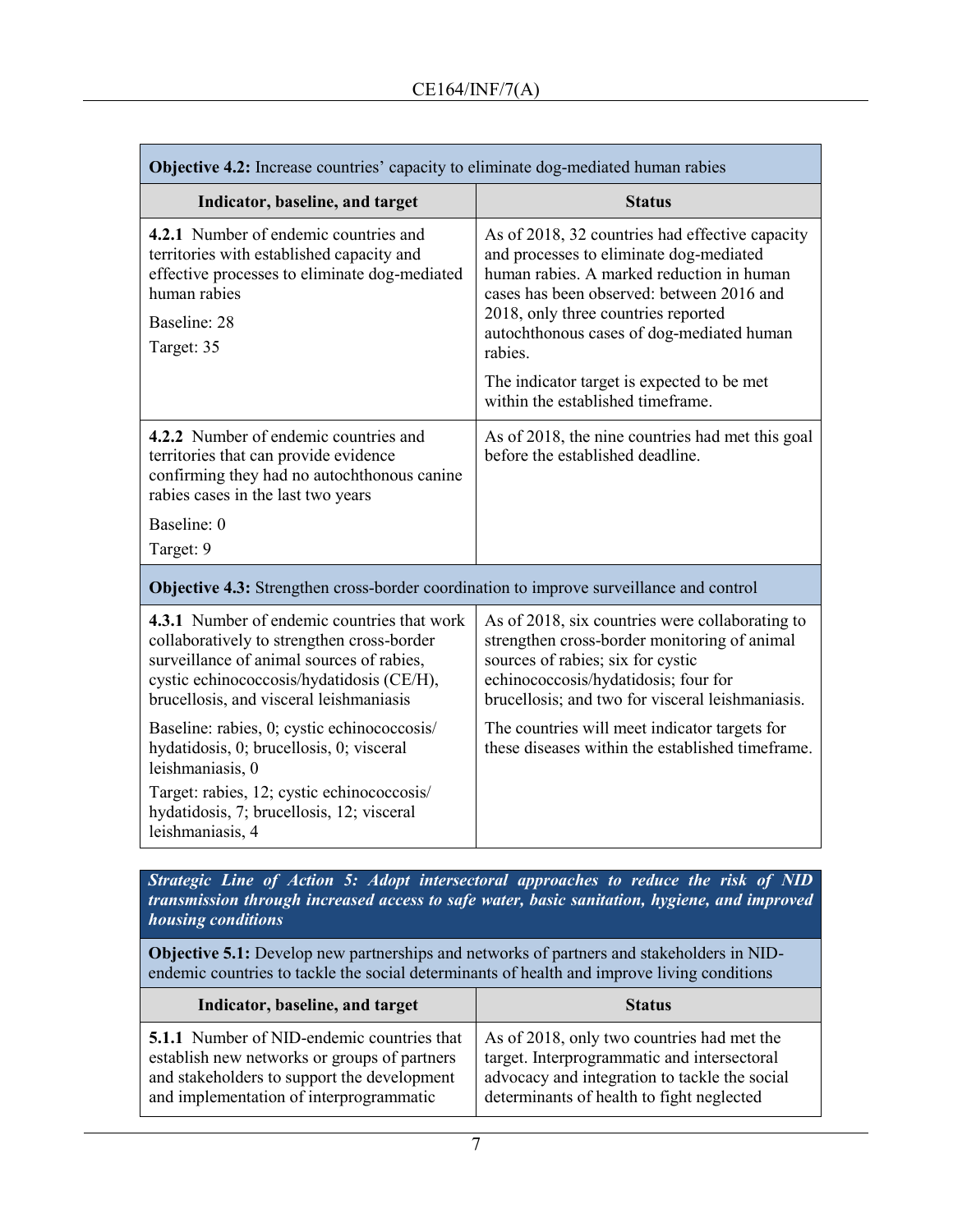| Indicator, baseline, and target                                                                                                                                                                                                                                                                | <b>Status</b>                                                                                                                                                                                                                                                                            |
|------------------------------------------------------------------------------------------------------------------------------------------------------------------------------------------------------------------------------------------------------------------------------------------------|------------------------------------------------------------------------------------------------------------------------------------------------------------------------------------------------------------------------------------------------------------------------------------------|
| and/or intersectoral actions designed to<br>improve living conditions (e.g., potable water,<br>basic sanitation and hygiene, improved<br>housing) in communities at high risk of<br>transmission of NIDs, depending on the<br>country's epidemiological situation<br>Baseline: 0<br>Target: 17 | infectious diseases continue to be a real<br>challenge.<br>There is a risk that the target for this indicator<br>will not be met.                                                                                                                                                        |
| <b>5.1.2</b> Number of endemic countries that have<br>socio-ecologically characterized human<br>plague in their plague-endemic areas<br>Baseline: 1<br>Target: 5                                                                                                                               | As of 2018, only one country had characterized<br>their human plague-endemic areas. Three<br>qualitative and quantitative studies had been<br>conducted on the social and ecological<br>determinants of plague in Peru.<br>There is a risk that the indicator target will not<br>be met. |
| <b>Objective 5.2:</b> Adopt the WHO WASH-NTDs strategy (2015), as adapted for NID-endemic<br>countries in the Region                                                                                                                                                                           |                                                                                                                                                                                                                                                                                          |
| <b>5.2.1</b> Number of NID-endemic countries that<br>use the framework of the WHO WASH-<br>NTDs strategy as part of national or<br>subnational approaches to tackling NIDs<br>Baseline: 0<br>Target: 6                                                                                         | As of 2018, only two countries had made<br>progress on this indicator. Efforts must be<br>intensified to make water, sanitation, and<br>hygiene part of national programs for NID<br>control or elimination.<br>There is a risk that the indicator target will not<br>be met.            |

*Strategic Line of Action 6: Incorporate innovative approaches supported by operational research and implementation science to eliminate disease transmission and address NID post-elimination actions and new priorities*

**Objective 6.1:** Develop and implement actions to monitor and sustain the achievement of control and elimination of NIDs in countries that have reached specific elimination goals

| Indicator, baseline, and target                                                                                                                                                                                                                                                                                                                                                   | <b>Status</b>                                                                                                                                                                                                                                        |
|-----------------------------------------------------------------------------------------------------------------------------------------------------------------------------------------------------------------------------------------------------------------------------------------------------------------------------------------------------------------------------------|------------------------------------------------------------------------------------------------------------------------------------------------------------------------------------------------------------------------------------------------------|
| <b>6.1.1</b> Number of NID-endemic countries that<br>have achieved the goals of elimination of one<br>or more NID and have developed and put in<br>place measures to prevent disease resurgence<br>or reintroduction of Chagas disease,<br>onchocerciasis, lymphatic filariasis, blinding<br>trachoma, dog-mediated human rabies, or<br>cystic echinococcosis/ hydatidosis (CE/H) | As of 2018, the NID-endemic countries had<br>taken the following action regarding<br>elimination:<br>Chagas disease: 12 countries had reported<br>measures to prevent its resurgence or<br>reintroduction, with recertification of the<br>situation. |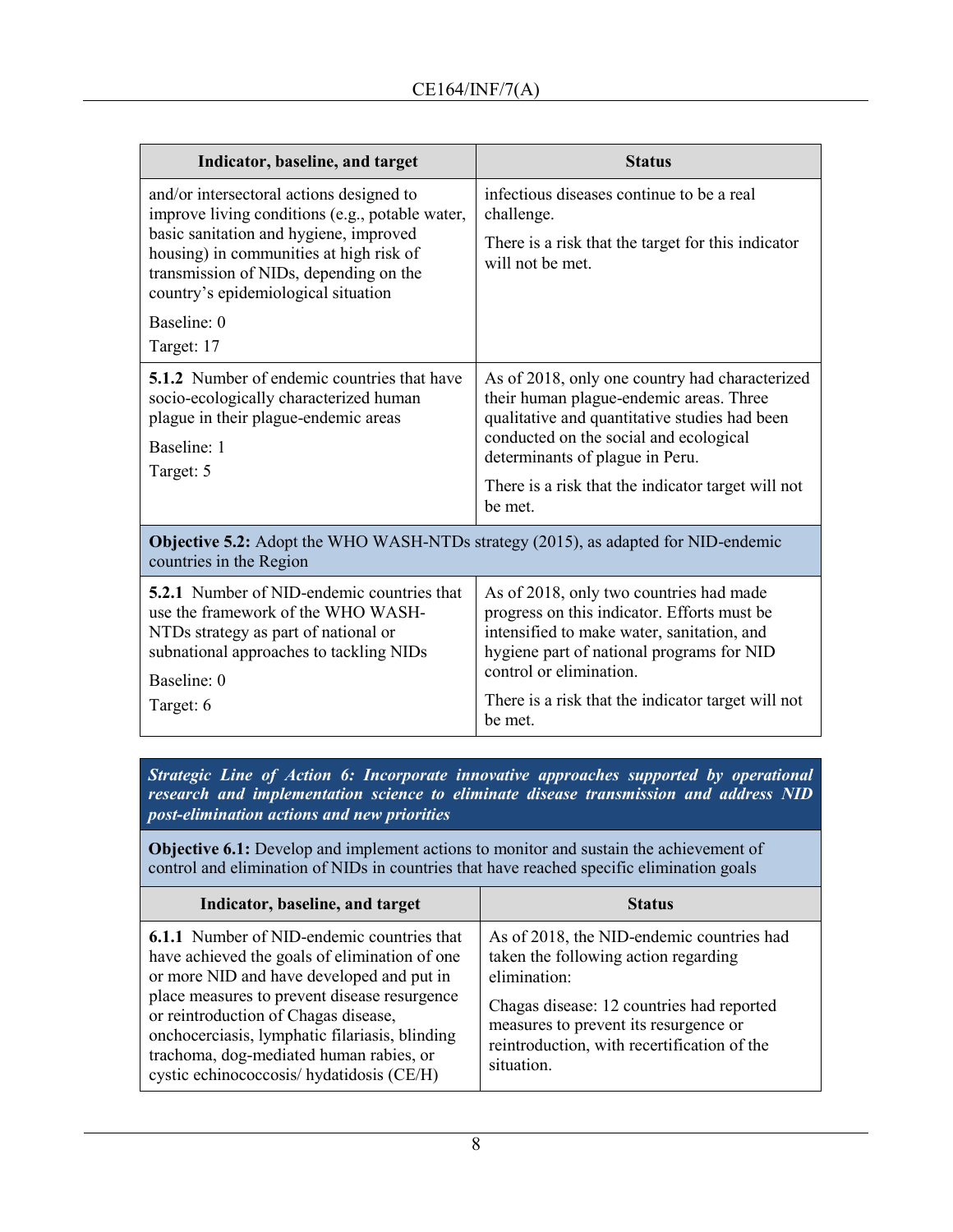| <b>Indicator, baseline, and Target</b>                                                                                                                                                                                                                                                                                                                         | <b>Status</b>                                                                                                                                                                                                                                                                                                                                                                   |
|----------------------------------------------------------------------------------------------------------------------------------------------------------------------------------------------------------------------------------------------------------------------------------------------------------------------------------------------------------------|---------------------------------------------------------------------------------------------------------------------------------------------------------------------------------------------------------------------------------------------------------------------------------------------------------------------------------------------------------------------------------|
| Baseline: Chagas disease, 9; onchocerciasis, 3;<br>lymphatic filariasis, 3; trachoma, 0; dog-<br>mediated human rabies, 28; cystic<br>echinococcosis/ hydatidosis, 0<br>Target: Chagas disease, 16; onchocerciasis, 6;<br>lymphatic filariasis, 6; trachoma, 4; dog-<br>mediated human rabies, 35; cystic<br>echinococcosis/hydatidosis, 3                     | Onchocerciasis: four countries had met the<br>elimination targets for this disease and had<br>introduced measures to prevent its resurgence<br>or reintroduction. It is unlikely that<br>onchocerciasis transmission has been<br>eliminated in the two target countries (Brazil<br>and Venezuela), which means that the target<br>for this indicator is not expected to be met. |
|                                                                                                                                                                                                                                                                                                                                                                | Lymphatic filariasis: three countries had met<br>the elimination targets and had introduced<br>measures to prevent its resurgence or<br>reintroduction.                                                                                                                                                                                                                         |
|                                                                                                                                                                                                                                                                                                                                                                | Trachoma: Mexico was in the process of<br>introducing post-elimination surveillance<br>measures. There is a risk that indicator target<br>will not be met.                                                                                                                                                                                                                      |
|                                                                                                                                                                                                                                                                                                                                                                | Dog-mediated human rabies: 33 countries had<br>met the elimination targets. The countries will<br>meet the indicator target within the established<br>timeframe.                                                                                                                                                                                                                |
|                                                                                                                                                                                                                                                                                                                                                                | Cystic echinococcosis/hydatidosis): no country<br>had managed to eliminate it. It will be<br>necessary to revise this indicator and review<br>the PAHO/WHO definition of "elimination".<br>There is a risk that the indicator target will not<br>be met.                                                                                                                        |
|                                                                                                                                                                                                                                                                                                                                                                | The United States Centers for Disease Control<br>and Prevention and three countries are<br>conducting a project in which serological<br>surveillance is used as a complementary tool<br>for communicable disease control (Multiplex<br>Bead Assay or MBA).                                                                                                                      |
| <b>6.1.2</b> Number of NID-endemic countries that<br>have established and implemented cross-<br>border initiatives to carry out joint prevention,<br>control, and elimination actions related to<br>onchocerciasis, lymphatic filariasis, and<br>blinding trachoma in affected populations<br>living in border areas<br>Baseline: onchocerciasis, 1; lymphatic | As of 2018, two countries had established<br>cross-border onchocerciasis initiatives and<br>two, lymphatic filariasis initiatives. Two<br>countries had made no progress in cross-<br>border trachoma surveillance. Venezuela had<br>begun border initiatives with Colombia for the<br>prevention, control, and elimination of this<br>disease.                                 |
| filariasis, 2; trachoma, 0<br>Target: onchocerciasis, 2; lymphatic filariasis,<br>5; trachoma, 4                                                                                                                                                                                                                                                               | There is a risk that the indicator target will not<br>be met.                                                                                                                                                                                                                                                                                                                   |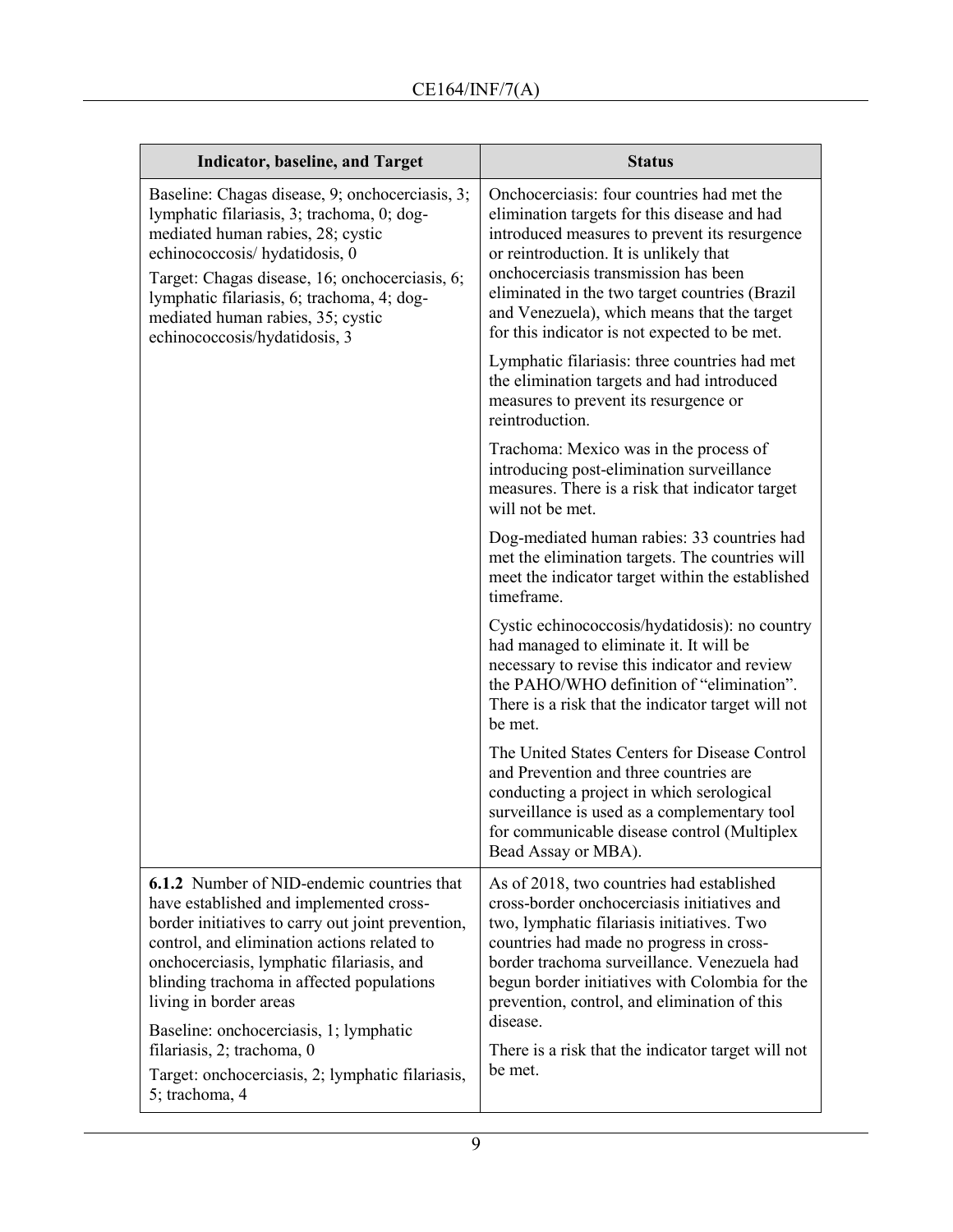| <b>Objective 6.2:</b> Develop and implement actions to address new NID priorities                                                                                                                                                                                                                                     |                                                                                                                                                                                                                                                                                                                                                                                                                                                                                                                                                                                                                                                                                                                                                                                                     |  |
|-----------------------------------------------------------------------------------------------------------------------------------------------------------------------------------------------------------------------------------------------------------------------------------------------------------------------|-----------------------------------------------------------------------------------------------------------------------------------------------------------------------------------------------------------------------------------------------------------------------------------------------------------------------------------------------------------------------------------------------------------------------------------------------------------------------------------------------------------------------------------------------------------------------------------------------------------------------------------------------------------------------------------------------------------------------------------------------------------------------------------------------------|--|
| Indicator, baseline, and target                                                                                                                                                                                                                                                                                       | <b>Status</b>                                                                                                                                                                                                                                                                                                                                                                                                                                                                                                                                                                                                                                                                                                                                                                                       |  |
| <b>6.2.1</b> Number of NID-endemic countries that<br>have mapped or documented the<br>epidemiological situation and baseline<br>capacities for other NIDs of national<br>importance<br>Baseline: Buruli ulcer, 0; brucellosis, 0<br>Target: Buruli ulcer, 4; brucellosis, 12                                          | As of 2018, no country had made progress in<br>documenting Buruli ulcer; three countries had<br>documented the epidemiological situation of<br>brucellosis; two, of ectoparasitic disease<br>(tungiasis). The ectoparasitic disease and yaws<br>situation has been documented in the Region<br>of the Americas.<br>There is a risk that the indicator target will not<br>be met.                                                                                                                                                                                                                                                                                                                                                                                                                    |  |
| <b>Objective 6.3:</b> Compile evidence of the epidemiological status of other NIDs that affect<br>population groups living in vulnerable conditions                                                                                                                                                                   |                                                                                                                                                                                                                                                                                                                                                                                                                                                                                                                                                                                                                                                                                                                                                                                                     |  |
| <b>6.3.1</b> Number of former endemic countries<br>and territories that compile evidence to<br>support the elimination of yaws, lymphatic<br>filariasis, and schistosomiasis<br>Baseline: yaws, 0; lymphatic filariasis, 0;<br>schistosomiasis, 0<br>Target: yaws, 26 lymphatic filariasis, 6;<br>schistosomiasis, 12 | As of 2018, 31 countries had reported data to<br>WHO on yaws; two, on lymphatic filariasis;<br>and three, on schistosomiasis.<br>The indicator targets are unlikely to be met for<br>lymphatic filariasis and schistosomiasis but<br>will be for yaws.                                                                                                                                                                                                                                                                                                                                                                                                                                                                                                                                              |  |
| <b>6.3.2</b> Number of countries and territories<br>where blinding trachoma has been suspected<br>to occur and/or occurs in groups of people<br>living in vulnerable conditions that compile<br>evidence to update their current<br>epidemiological status<br>Baseline: 0<br>Target: 12                               | As of 2018, three countries were compiling<br>data to update the epidemiological situation of<br>blinding trachoma. Paraguay and Venezuela<br>were implementing rapid trachoma screening<br>in vulnerable population areas $(12)$ . Peru<br>documented a trachoma focus in 2017. A<br>trachoma vulnerability analysis was completed<br>in municipalities in 22 countries. It is hoped<br>that this analysis will promote information<br>gathering. In Guyana and in Paraguay,<br>serological studies are under way that include<br>trachoma.<br>There is a risk that the indicator target will not<br>be met, mainly due to the problem's lack of<br>visibility on domestic agendas. Planning for a<br>trachoma surveillance initiative will begin with<br>countries of the Amazon region (12, 14). |  |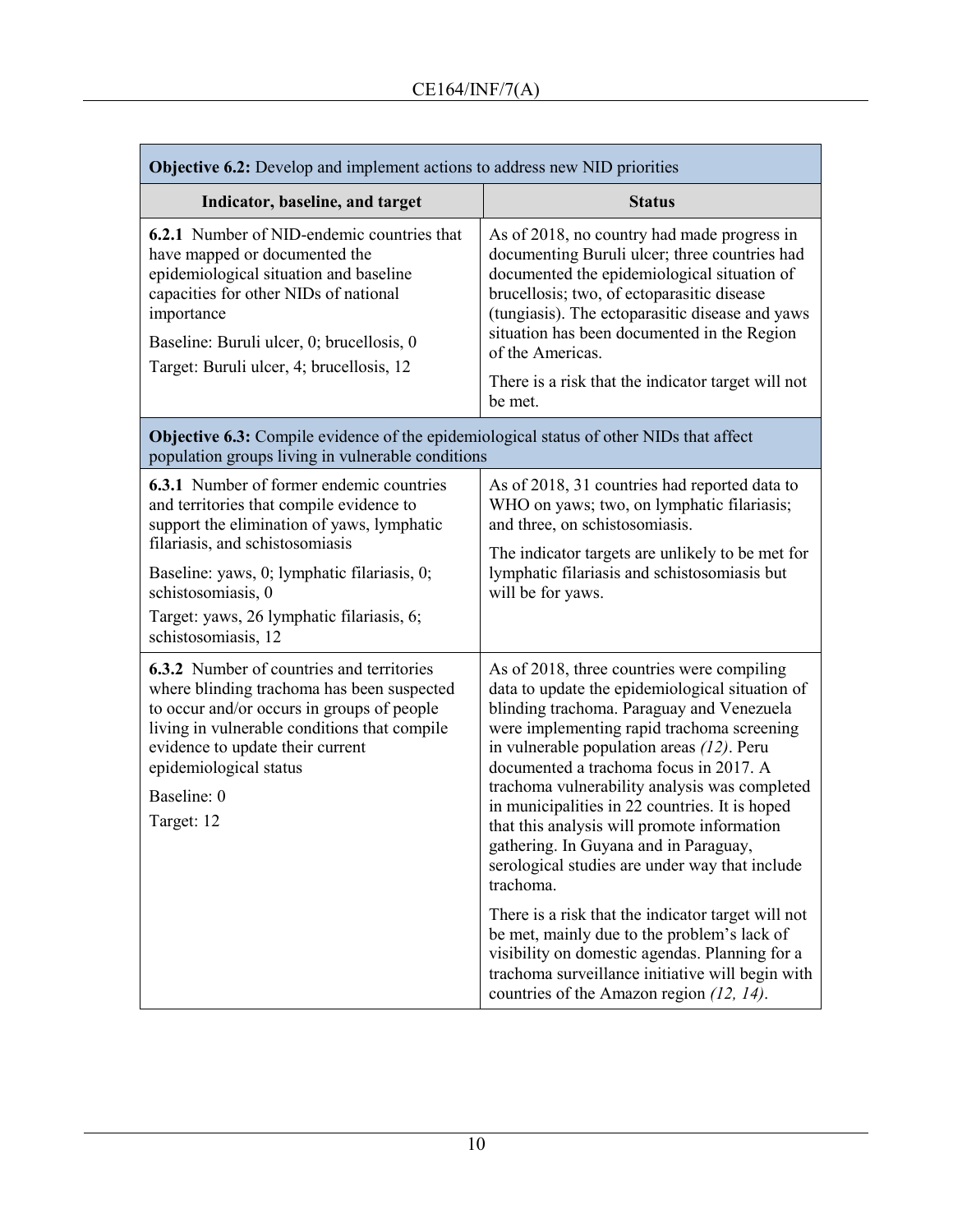### **Action Necessary to Improve the Situation**

- 3. Urge the countries to:
- a) Review the achievements and challenges in each indicator presented in this document in order to take the necessary action, close gaps, and sustain achievements.
- b) Strengthen political commitment at the highest level and increase human, logistical, and financial resources to control and eliminate NIDs (including post-elimination surveillance).
- c) Develop intersectoral synergies to tackle the social determinants of NIDs (water, sanitation, housing, education, hygiene, environment, work, tourism, etc.) within the framework of the Sustainable Development Goals and Health in all Policies.
- d) Promote the inclusion of NID patients in existing social protection systems in the countries to offer them comprehensive services and optimal quality within the framework of universal access to health and universal health coverage.
- e) Arrange for drug supplies and access to them at affordable prices for the prevention, treatment, and control of NIDs through various mechanisms, such as procurement through the PAHO Strategic Fund and donations through WHO.
- f) Create the capacity for interprogrammatic NID control and elimination, offering comprehensive care to affected people and communities so that no one is left behind.
- g) Forge partnerships with national and international partners and stakeholders to make progress in meeting the targets of the Plan of Action for the Elimination of Neglected Infectious Diseases and Post-elimination Actions.
- h) Strengthen the regional program for neglected infectious diseases (including the programs for Chagas disease, leprosy, leishmaniasis, water and sanitation, zoonoses, and public health emergencies).

# **Action by the Executive Committee**

4. The Executive Committee is invited to take note of this report and make the recommendations it deems pertinent.

# **References**

1. Pan American Health Organization. Plan of action for the elimination of neglected infectious diseases and post-elimination actions 2016-2022 [Internet]. 55th Directing Council of PAHO, 68th Session of the Regional Committee of WHO for the Americas; 2016 Sep 26-30; Washington, DC. Washington, DC: PAHO; 2016 (Document CD55/15) [cited 2019 Jan 25]. Available from: <https://www.paho.org/hq/dmdocuments/2016/CD55-15-e.pdf>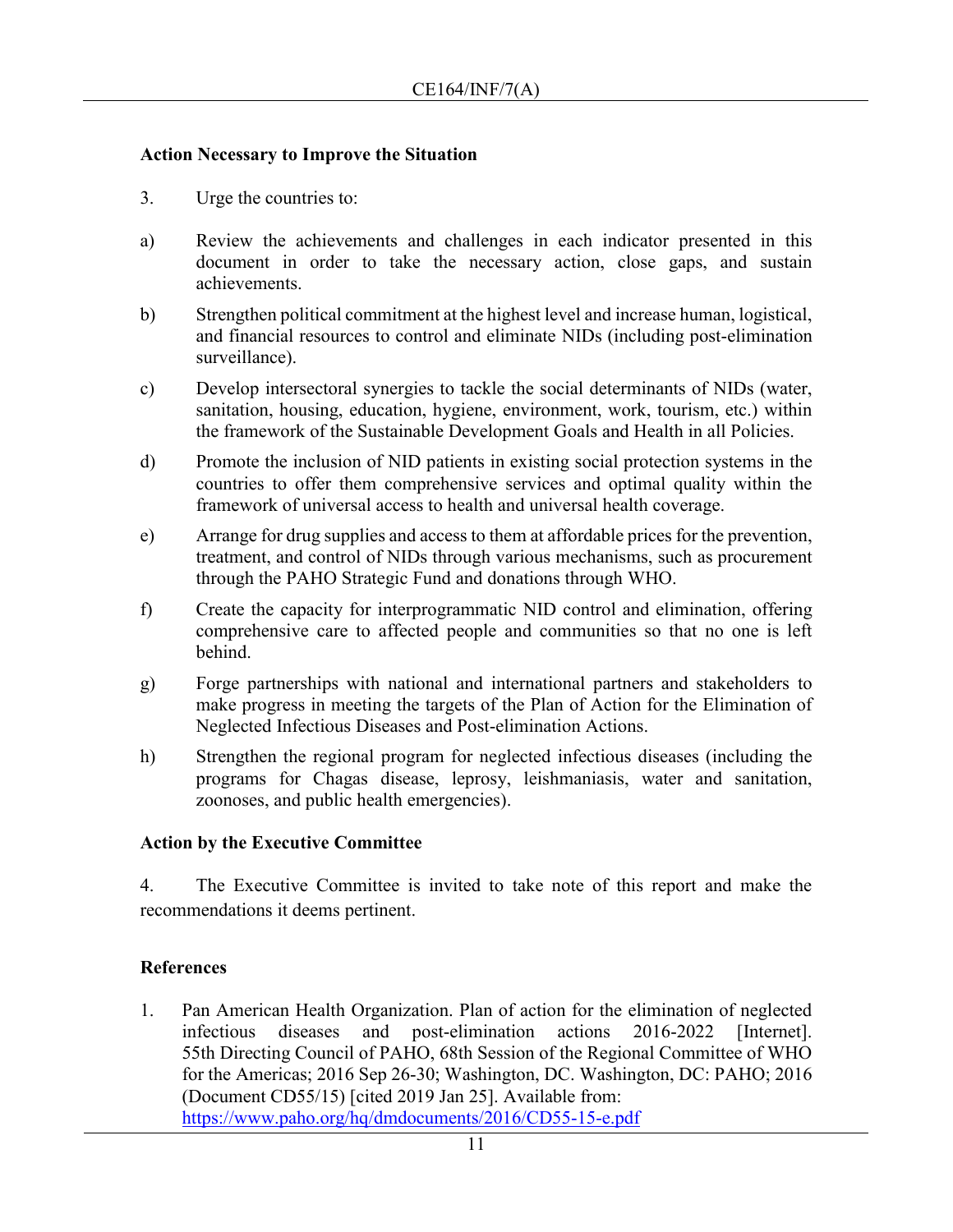- 2. Pan American Health Organization. Plan of action for the elimination of neglected infectious diseases and post-elimination actions 2016-2022 [Internet]. 55th Directing Council of PAHO, 68th Session of the Regional Committee of WHO for the Americas; 2016 Sep 26-30; Washington, DC. Washington, DC: PAHO; 2016 (Resolution CD55.R9) [cited 2019 Jan 25]. Available from: [https://www.paho.org/hq/dmdocuments/2016/CD55-R9-e.pdf.](https://www.paho.org/hq/dmdocuments/2016/CD55-R9-e.pdf)
- 3. Pan American Health Organization. Leishmaniasis in the Americas. Treatment Recomendaciones [Internet]. Washington, DC. Washington, DC: PAHO; 2013 [cited 2017 Jan 25]. Available from: [file:///C:/Users/mksir/Downloads/9789275117521\\_eng.pdf](file:///C:/Users/mksir/Downloads/9789275117521_eng.pdf)
- 4. Pan American Health Organization. Manual of Procedures for Surveillance and Control of Leishmaniasis in the Americas [Internet]. Washington, DC. Washington, DC: PAHO; 2019 [cited 2019 Apr 30]. Available from: <https://www.who.int/leishmaniasis/resources/978-92-75-32063-1/en/>
- 5. Organización Panamericana de la Salud. Guía para el diagnóstico y el tratamiento de la enfermedad de Chagas [Internet]. Washington, DC. Washington, DC: OPS; 2018 [cited 2019 Jan 25]. Available from: [http://iris.paho.org/xmlui/bitstream/handle/123456789/49653/9789275320433\\_spa.](http://iris.paho.org/xmlui/bitstream/handle/123456789/49653/9789275320433_spa.pdf?sequence=5&isAllowed=y) [pdf?sequence=5&isAllowed=y.](http://iris.paho.org/xmlui/bitstream/handle/123456789/49653/9789275320433_spa.pdf?sequence=5&isAllowed=y)
- 6. World Health Organization. Regional Office for South-East Asia (SEARO). Global Leprosy Strategy 2016-2020. Accelerating towards a leprosy-free world [Internet]. Geneva. New Delhi: WHO/SEARO; 2016 [cited 2019 Jan 25]. Available from: [https://apps.who.int/iris/bitstream/handle/10665/208824/9789290225096\\_en.pdf?se](https://apps.who.int/iris/bitstream/handle/10665/208824/9789290225096_en.pdf?sequence=14&isAllowed=y) quence= $14\&\text{is}$ Allowed=v
- 7. Pan American Health Organization. Pan American Foot-and-Mouth Disease Center. Prevention and Control of Hydatidosis at Local Level. South American Initiative for the Control and Surveillance of Cystic Echinococcosis/Hydatidosis [Internet]. Washington, DC. Rio de Janeiro: PANAFTOSA – PAHO/WHO; 2017 [cited 2019 Jan 25] Available from: [http://iris.paho.org/xmlui/bitstream/handle/123456789/49043/01016970-MT18](http://iris.paho.org/xmlui/bitstream/handle/123456789/49043/01016970-MT18-eng.pdf?sequence=2&isAllowed=y) [eng.pdf?sequence=2&isAllowed=y](http://iris.paho.org/xmlui/bitstream/handle/123456789/49043/01016970-MT18-eng.pdf?sequence=2&isAllowed=y)
- 8. World Health Organization. Schistosomiasis and soil-transmitted helminthiasis: numbers of people treated in 2017. Wkly Epidemiol Rec. 2018;93:681-692 [Internet]. Geneva; 2018 [cited 2019 Feb 1]. Available from: [https://apps.who.int/iris/bitstream/handle/10665/276933/WER9350.pdf?ua=1.](https://apps.who.int/iris/bitstream/handle/10665/276933/WER9350.pdf?ua=1)